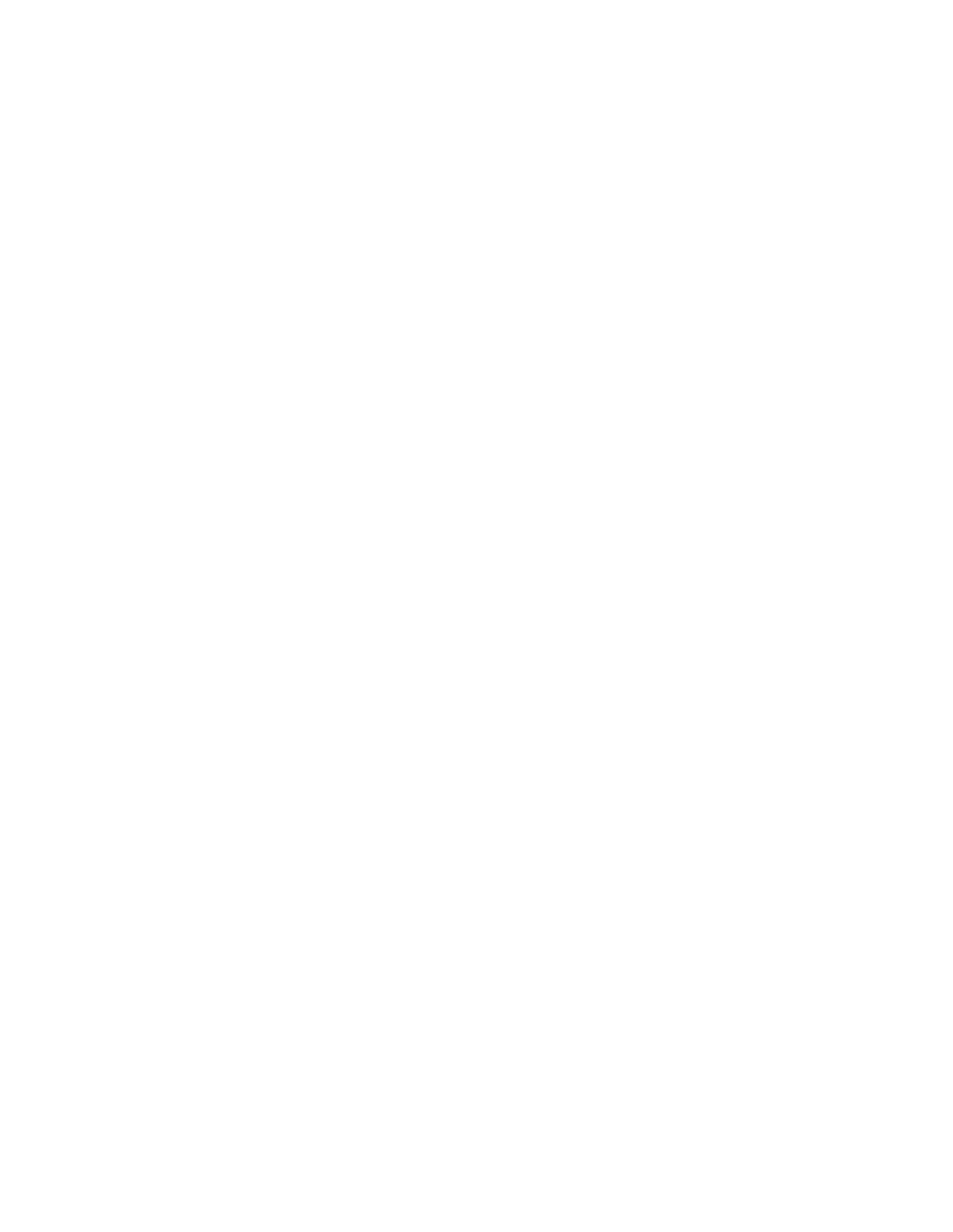## **GUIDELINES FOR PARISH COUNCIL MEMBERS FOR THE DIOCESE OF NEW YORK AND NEW JERSEY**

#### **Preamble**

Our Lord and Savior Jesus Christ has established His Church, and has called it to good governance so that all things may be done for the greater glory of God through the humble service of His devoted flock. For "God is not the author of confusion, but of peace, as in all churches of the saints…Let all things be done decently and in order."<sup>1</sup> As clearly stated in the Statute of the Orthodox Church in America (hereinafter "the Statute") XII.1.a, "the parish is a local Orthodox Eucharistic community canonically established by and subject to the authority of the Diocesan Bishop."<sup>2</sup> The Archpastor of every parish is the Diocesan Bishop, who "is the spiritual leader of all parishes within his Diocese."<sup>3</sup> Under the authority of the Diocesan Bishop, the "Parish Priest, also referred to as rector or priest-in-charge…serves as the spiritual father and teacher of that portion of the flock of Christ entrusted to him, the first among the parish clergy, and presides over liturgical worship in accordance with the tradition and the norms of the Church...[b]y virtue of the authority delegated to him at his appointment by the Diocesan Bishop."<sup>4</sup>

The Parish Council is established to assist the Parish Priest in the administration of the Parish in such areas as are determined to be within its competency by the Statute of the Orthodox Church in America, the By-Laws of the Diocese of New York and New Jersey (hereinafter "the By-Laws"), and the local Parish By-Laws. The current document is written to guide and aid members of the Parish Councils in the fulfillment of their duties.

#### **Definition of Parish Council**

In the parishes of the Orthodox Church in America (hereinafter "the OCA") and the Diocese of New York and New Jersey (hereinafter "the Diocese"), the "Parish Council is the executive body that assists the Parish Priest in administration of the parish and normally meets under his presidency [though he may appoint someone else to preside in his stead]. The Parish Council is comprised of the Parish Priest, ex officio<sup>5</sup> [as a voting member] and members elected by the Parish Assembly and any ex officio and appointed members as may be provided for by Diocesan or Parish Bylaws. The Parish Council seeks to foster the spiritual and material welfare of the parish."<sup>6</sup>

The spiritual aspect of the Parish Council must be emphasized, while retaining a proper hierarchical understanding of the administration of the Church. The Parish Council is a consultative body to the Parish Priest, with certain competencies delegated to it. The Parish Council officially undertakes its duties with the blessing of the Diocesan Bishop and after being duly installed by the Parish Priest.

 $\overline{a}$ 

 $<sup>1</sup>$  1 Corinthians 14.33, 40.</sup>

 $2$  The Statute of the Orthodox Church in America XII.1.a.

<sup>&</sup>lt;sup>3</sup> Statute XII.2.a.

<sup>4</sup> Statute XII.2.a-b.

 $<sup>5</sup>$  By virtue of one's position, office or status.</sup>

<sup>&</sup>lt;sup>6</sup> Statute XII.8.a.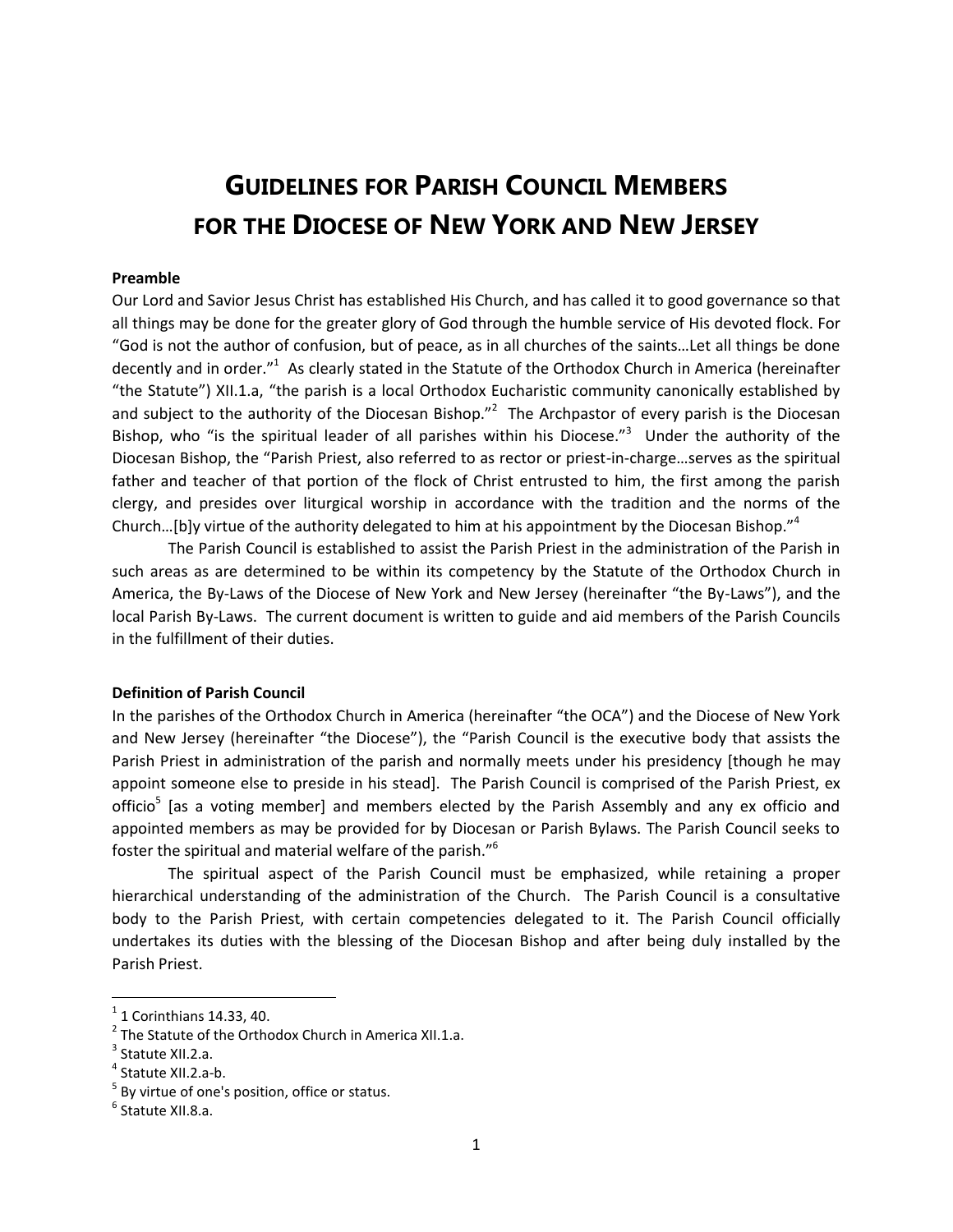St. Paul writes that "God composed the body, having given greater honor to that part which lacks it, that there should be no schism in the body, but that the members should have the same care for one another. And if one member suffers, all the members suffer with it; or if one member is honored, all the members rejoice with it. Now you are the body of Christ, and members individually."<sup>7</sup> The role of the Parish Council is to support the Parish Priest in the sacramental and outreach ministries of the Church. Out of love for God and one another and for the benefit of the parish community, with prayer as its foundation, the Parish Council serves sacrificially according to its ability. At all times, the Parish Council must work openly with faith, hope and trust in God.

#### **The Structures of Church Governance**

There are several other structures of Church governance about which Parish Council members should be knowledgeable, as well as the proper subordinate relationships among those structures. In keeping with Orthodox ecclesiology, the Apostolic Tradition, and the Sacred Canons, as well as the Statute of the Orthodox Church in America, the ultimate authority within our Church resides in the Holy Synod of Bishops of the Orthodox Church in America. Convened by the Holy Synod of Bishops of the Orthodox Church in America, the All-American Council is the highest legislative authority, and the "Metropolitan Council is the permanent executive body of the Church administration which exists for the purpose of implementing the decisions of the All-American Council."<sup>8</sup>

The Diocese is canonically established by the Holy Synod of Bishops and is subject to the authority of the Diocesan Bishop. The Diocesan Bishop convenes the Diocesan Assembly, which "is the highest legislative and administrative authority within the Diocese, and assists the Diocesan Bishop in its governance."<sup>9</sup> In executing the decisions of the Diocesan Assembly, the "Diocesan Council, normally meeting under the presidency of the Diocesan Bishop, is the permanent executive body of the Diocesan Administration."<sup>10</sup>

#### **Election**

Members of the Parish Council are elected at the Annual Meeting of the Parish "to assist the Rector in the administration of the parish and to execute the decisions of the parish meeting. The Parish Council shall consist of as many officers and members as provided for in the Parish By-Laws, in compliance with the Statute of The Orthodox Church in America and the Diocesan By-Laws."<sup>11</sup> Extraordinary means of filling vacancies on the Parish Council will be provided for in the Parish By-Laws or by direction of the Diocesan Bishop.

#### **Eligibility**

Only voting members of the Parish are eligible for election to the Parish Council. A person eligible for voting membership is defined by the Diocesan By-Laws as a parishioner who is "at least 18 years of age, who receives the Sacrament of Confession at least once a year in his home parish or, with the permission of the parish Rector, elsewhere; who receives Holy Communion at least once a year in his

 $<sup>7</sup>$  1 Corinthians 12.24b-27.</sup>

<sup>8</sup> Statute V.1.

<sup>&</sup>lt;sup>9</sup> Statute IX.1.

<sup>&</sup>lt;sup>10</sup> Statute X.1.

 $11$  By-Laws of the Diocese of New York and New Jersey VI.8.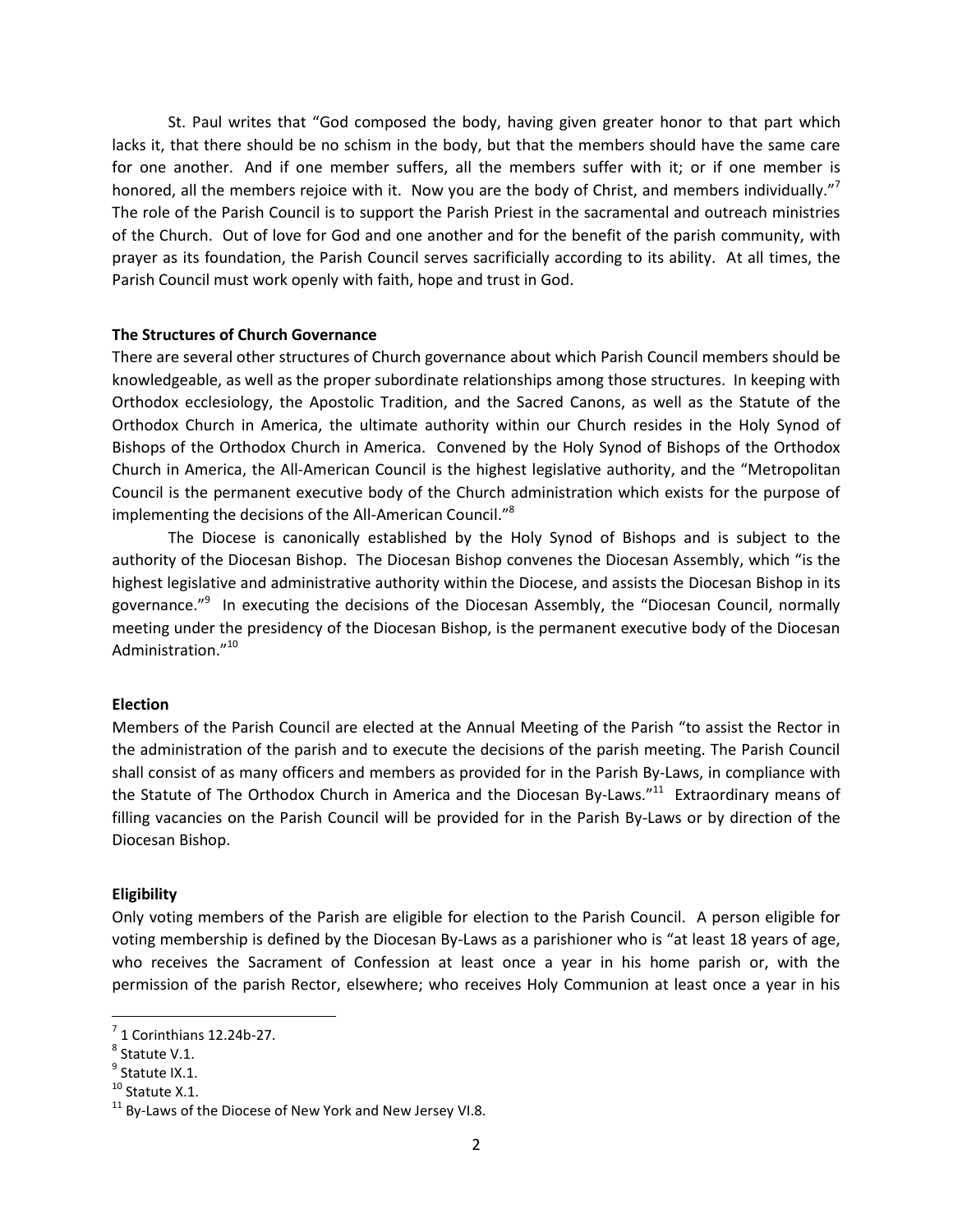home parish; has belonged to the parish for a period as may be fixed by the parish; and regularly fulfills such financial obligations as may be established by the All-American Councils, Diocesan Assemblies, and parish."<sup>12</sup>

Parishioners are often nominated as candidates for the Parish Council because of their education, business experience or legal background. The best Parish Council members are not necessarily those who are business-oriented, but rather, those who are Christ-centered and Churchoriented. To be a Parish Council candidate, one must be active in the worship and sacramental life of the Church and obedient to the teachings of the Orthodox Christian Faith.

#### **Roles and Responsibilities of the Parish Council Members**

While the roles and responsibilities of the Parish Council members are clearly defined by the Statute, Diocesan By-Laws and Parish By-Laws, their service is borne out of love for Christ and obedience to the teachings of the Orthodox Christian Faith. Additionally, the privilege of serving on the Parish Council is not a right nor is it a reward for some other accomplishment. A member of the Parish Council is entrusted with leadership within the local parish community by virtue of exemplary personal piety, cultivation of spiritual gifts, and the desire to worship Jesus Christ in His Church.

In their service, Parish Council members should strive:

- to assist the Parish Priest who is the spiritual father and leader of the parish;
- to be knowledgeable about the Orthodox Faith;
- to follow the teachings of the Orthodox Church;
- to be knowledgeable of and obedient to the Statute of the Orthodox Church in America; By-Laws of the Diocese of New York and New Jersey; Parish By-Laws; Guidelines for Clergy Compiled under the Guidance of the Holy Synod of the Orthodox Church in America; Diocesan Liturgical Guidelines; the Policies, Standards, And Procedures Of The Orthodox Church In America On Sexual Misconduct; and Parish Handbook (if one exists);
- to be good stewards and caretakers of God's church and God's property;
- to maintain exemplary attendance at the Divine Services celebrated in the parish;
- to be committed to the evangelizing mission of the Church;
- to be committed to personal spiritual formation through prayer, study and the ascetic discipline of the Church;
- to be committed to the building up of the Parish under the guidance and obedience to the Parish Priest, "so that always and everywhere there may be unity, mutual trust, cooperation, and love."<sup>13</sup>

#### **Evangelism and Openness to Visitors**

It is the specific and special mission of the Orthodox Church to spread the Gospel and bring all people to the saving knowledge of Jesus Christ. It is the mission of all Orthodox Christians to spread the Gospel and invite our families, neighbors and acquaintances to "come and see" how this Gospel is lived out with joy and gladness in Orthodox parish life. Because all human beings are God's children, made in His image and likeness, our parishes must be open and welcoming to all guests as potential members of our parish and of the Orthodox Church. We should treat guests as family and not as strangers, making them feel

 $12$  By-Laws VI.5.

 $13$  By-Laws VI.4.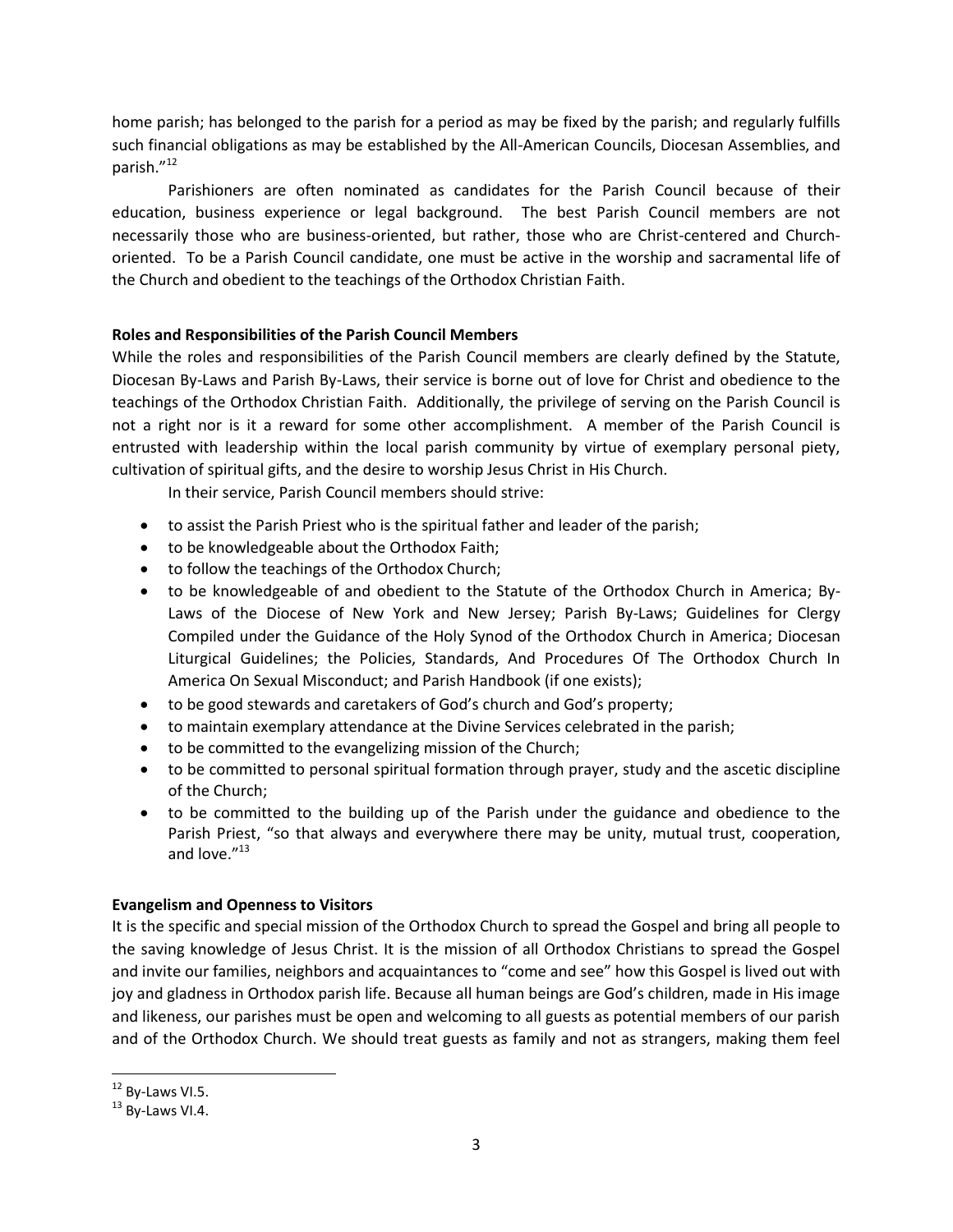welcome and cared for. If the parish does not have official greeters, then the members of the Parish Council should make it their responsibility to seek out and welcome all visitors with love, warmth, friendliness and a smile. Offer them a visitor's card, invite them to Coffee Hour, and above all, thank them for visiting and invite them to come back!

#### **Parish and Public Outreach and Service**

The Parish Council should promote parish growth through service outside of the parish. The most effective form of evangelism and missionary work in the Early Church was the love and service demonstrated by Christians to those in need (the poor, sick, imprisoned, homeless, orphaned, etc.), both parishioner and non-parishioner, both Orthodox and non-Orthodox alike. The Parish Council facilitates the organization of and supports activities that extend Christian commitment to parishioners as well as to the surrounding neighborhood and community.

#### **Areas of Required Familiarity**

While the Orthodox Church is governed by Holy Tradition (the Holy Scriptures, the Holy Fathers, the Sacred Canons, and other sources), the good governance of the parish, as effected by the members of the Parish Council in their delegated competencies, is done through working in obedience to the order of the Church and its governing documents. Therefore, a member of the Parish Council ought to be familiar with the following documents.

#### **The Statute of the Orthodox Church in America**

The Statute of the Orthodox Church in America is a valuable document for the Parish Council member. The Diocese of New York and New Jersey, while maintaining within itself the fullness of the Body of Christ, complete catholicity, and all that is necessary to be the Church, is an integral part of the OCA "consisting of the geographical territory defined by the Holy Synod of Bishops of The Orthodox Church in America."<sup>14</sup> It is by being a part of the OCA that the Diocese, through its Diocesan Bishop, relates to worldwide Orthodox Christianity. "The Orthodox Church in America, as a *local autocephalous* Orthodox Church, belongs to the worldwide communion of Orthodox Churches."<sup>15</sup> Of particular interest to the Parish Council member are Article VII on The Diocese and Article XII on The Parish. All Diocesan and relevant Parish By-Laws must be in conformity to the Statute of the Orthodox Church in America.

#### **Diocesan By-Laws**

The Diocesan By-Laws provide for the governance of the Diocese of New York and New Jersey. While the Parish Council member should be familiar with the entire document, Article VI specifically defines the Parish, its administration and relationship to the Diocese. The Diocesan By-Laws can be obtained from the Diocesan Website at nynjoca.org/publications.html.

#### **Parish By-Laws**

Parish By-Laws are integral to the governance of a Parish in its constitution as a not-for-profit organization. The relationship to the Diocese is delineated in the By-Laws, as well as the appropriate authority and competencies of the Parish Priest and other Parish Council members. The descriptions of the responsibilities and term limits of the Parish Council members in general,

 $14$  By-Laws I.

<sup>&</sup>lt;sup>15</sup> Statute Preamble, emphasis added.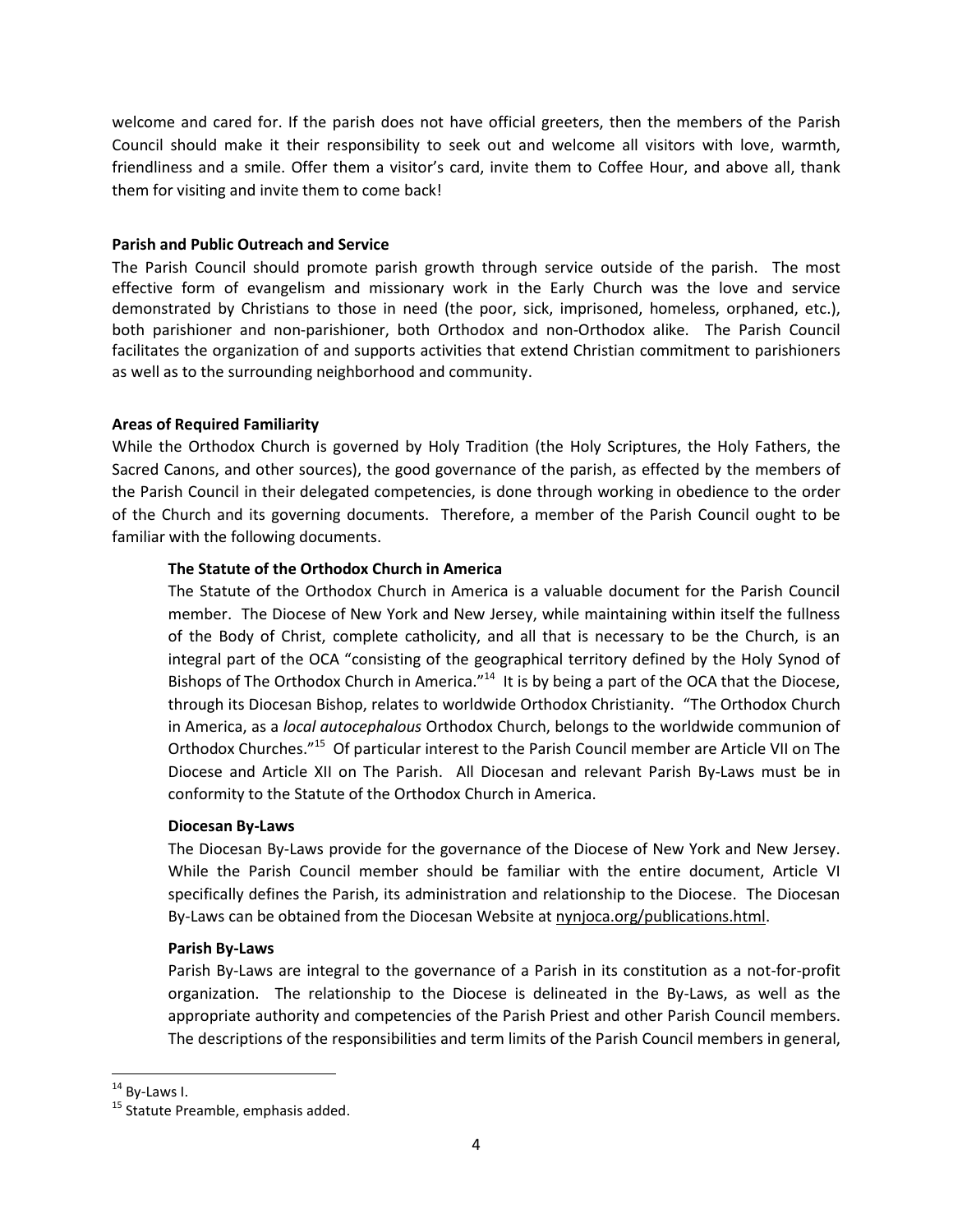and of the officers of the body in particular, are contained in the Parish By-Laws. The By-Laws should be obtained from the Parish Council Secretary as well as in other places of the Parish office where such documents are maintained. This document is public and should be available.

**Policies, Standards, and Procedures of the Orthodox Church in America on Sexual Misconduct** Parish Council members are required to be familiar with the Policies, Standards and Procedures of the Orthodox Church in America on Sexual Misconduct (hereinafter "PSPs"). Because of the seriousness and pastoral gravity of sexual misconduct within the Church, no abuse is tolerated on any level. It is the belief of the Diocese in particular and the OCA in general that "the Church should educate Clergy, Lay Persons, and the Church community about prevention of Sexual Misconduct. [The PSPs] will utilize advance screening and review procedures to reduce the risk of Sexual Misconduct, and to maintain a safe environment for minors." $^{16}$ 

The comprehensive policies, standards and procedures aim "to prevent, to the extent possible, sexual misconduct by Clergy, Lay Workers and Lay Persons; to provide an effective means to review and evaluate, thoroughly, fairly and impartially, allegations of Sexual Misconduct; to result in appropriate discipline where allegations are substantiated; to protect, to the extent possible, children and adults from those persons known to have committed acts of Sexual Misconduct; to provide pastoral care and healing to Victims of Sexual Misconduct and to parishes, to protect the reputation of Clergy and/or Lay Workers or Lay Persons who were subjected to inaccurate or false allegations; and to ensure that the Church takes necessary steps to discharge its responsibilities."<sup>17</sup>

The document can be viewed under the Policies section at the Diocesan Website, http://www.nynjoca.org/misconduct policy.html. As this is an extensive document, the Abbreviated PSPs for Parish Use is also very helpful and located at https://oca.org/PDF/sexualmisconduct/2015-08-abbreviated-psp.pdf.

In compliance with these policies, standards and procedures, each parish is mandated to complete the Annual Parish Compliance Report at the end of each calendar year. This documents the parish's compliance with the requirements set forth in the PSPs. This form can also be viewed under the Policies section at http://oca.org/about/documents.

The proper procedure for handling sexual misconduct allegations is established in the PSPs Sections 8.01-8.05 where the process is carefully delineated.

#### **Background Checks**

The Guidelines on Background Checks of the Holy Synod, the companion document to the PSPs, addresses selection of parish workers: "To ensure adequate legal safeguards, every parish must implement an effective screening program for all church workers. Please remember that parishes face the same legal vulnerabilities using volunteer workers as they do using paid employees."<sup>18</sup> According to the document, Parish Council members and nominees "are not required [but are encouraged] to undergo a full background check, however, they must be checked on the free National Sex Offender Registry."<sup>19</sup>

<sup>&</sup>lt;sup>16</sup> Policies, Standards, and Procedures of the Orthodox Church in America on Sexual Misconduct 3.01.

<sup>&</sup>lt;sup>17</sup> PSP 4.01.

<sup>&</sup>lt;sup>18</sup> Reducing the Risk of Child Sexual Abuse: Guidelines for Parishes and Institutions as approved by the Holy Synod of Bishops of the Orthodox Church in America, Section II.

<sup>&</sup>lt;sup>19</sup> Guidelines on Background Checks by the Holy Synod of Bishops, Secton II.C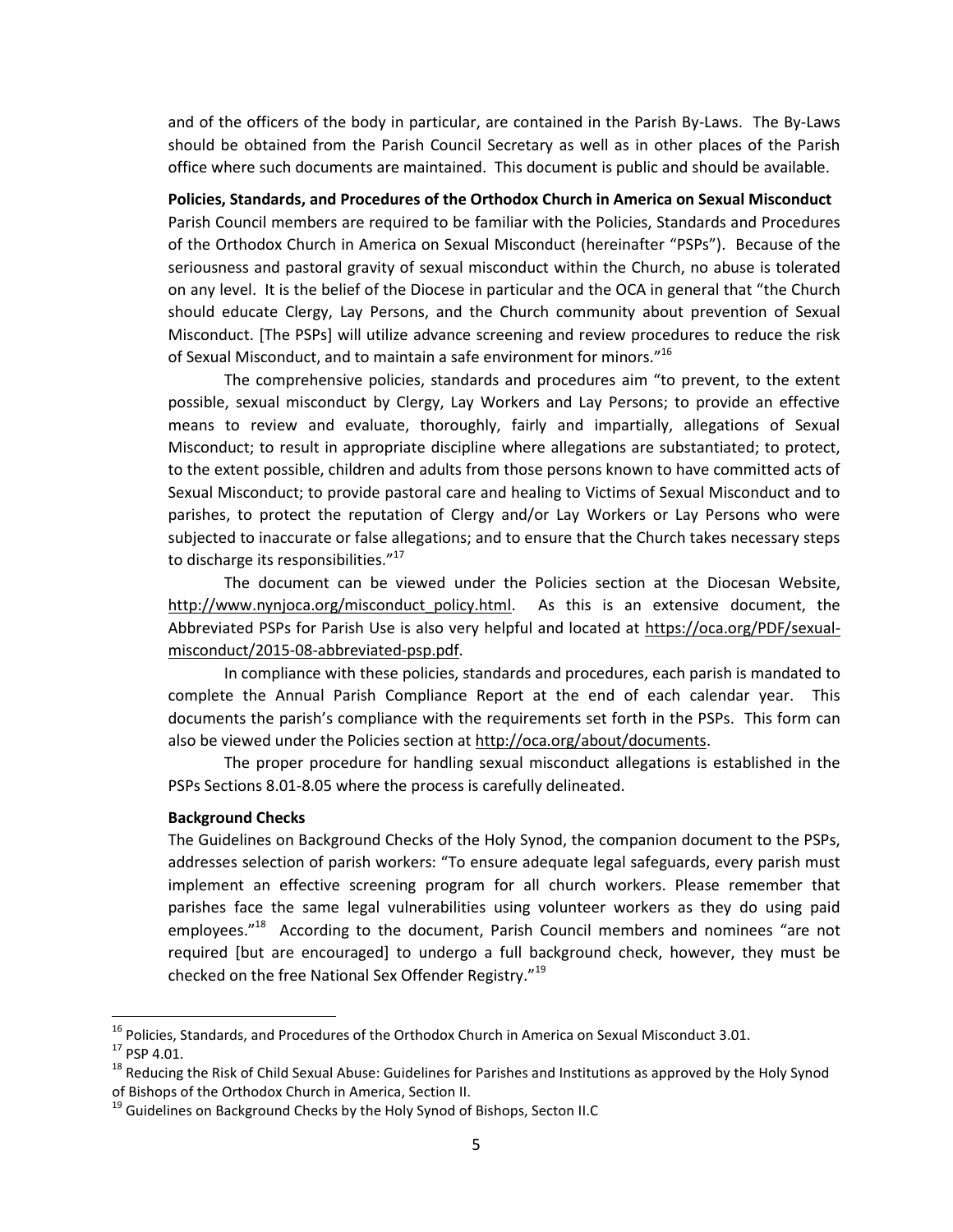#### **Parish Council Members and Officers**

The number of members of the Parish Council and their terms of office shall be determined by Parish By-Laws. The mode of election, terms of office, titles, and duties of Parish Council members and officers shall also be determined by the Parish By-Laws.

#### **Parish Council Meetings**

The Parish Council should meet according to the periodicity set forth in the Parish By-Laws, and as frequently as needed for the good order of the Parish community. The Parish Priest will "[n]ormally preside over the Parish Assembly and Parish Council, except in cases when the Bishop is present or when the Bishop's delegate is present for this purpose,"<sup>20</sup> though the Parish Priest may appoint someone else to preside in his stead. Parish Council meetings are open to all members of the parish and invited guests. The Parish Council has the right to meet in executive session when appropriate, with the approval of the Parish Priest. Likewise, in keeping with transparency and accountability practices, the "official minutes of all meetings of the Parish Council shall, in accordance with Diocesan or Parish By-Laws, be approved, signed, properly maintained, and made available as appropriate." $^{21}$ 

Since the purpose of the Parish Council is to serve as a consultative body to the Parish Priest and to promote the mission of the Church, the meetings should be conducted in the spirit of joy and love expressed in a parish community in the context of prayer and the Gospel, as the Body of Christ.

#### **Training and Education**

The Diocese of New York and New Jersey offers education for Parish Council members at the annual Parish Council Conferences. These are held in locations that are convenient throughout the Diocese. Each year, experts in different fields of concern to Parish Councils are brought to the Diocese for training and education. All Parish Council members in the Diocese are strongly encouraged to attend.

Parish Council members should attend Adult Education opportunities offered by the Parish. Adult education can take the form of lectures, retreats, inviting outside speakers, Bible Studies, and other such events.

#### **Relationship to the Diocese**

Orthodox Christians have a responsibility to the Diocese, by which many of the Church's ministries are provided. The Parish Council shall be obligated "for the parish's responsibility to participate in the life and mission of the Diocese and the Church, for each parish is called to manifest the unity of the Body of Christ, and each carries responsibility for the whole Church. $^{\prime\prime 22}$  This includes the financial responsibility of the Parish to "remit monthly to the Diocesan Treasurer its required financial support to the Diocese."<sup>23</sup> Additional reports to the Diocesan Chancery may and will be required from time to time.

 $\overline{a}$ 

<sup>&</sup>lt;sup>20</sup> Statute XII3.b.v.

<sup>&</sup>lt;sup>21</sup> Statute XII.8.f.

<sup>&</sup>lt;sup>22</sup> By-Laws VI.8.

<sup>&</sup>lt;sup>23</sup> By-Laws VI.6.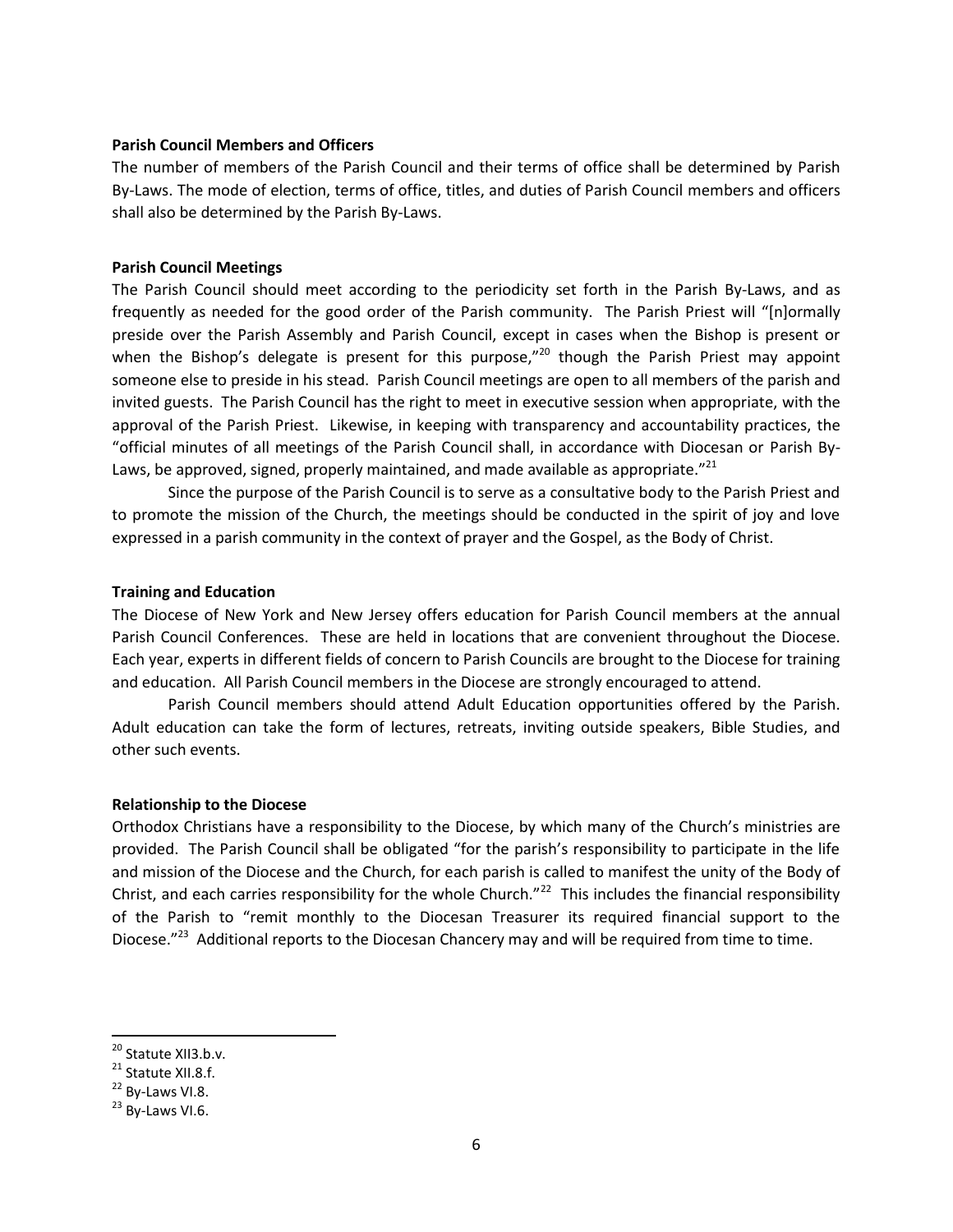#### **Relationship to the Priest**

The Parish Priest is the head of the parish and its spiritual father. He sets the tone of worship, fellowship, education and other aspects of parish life; and he guides his flock to Christ and salvation. In addition to his theological training and education, the priest is ordained and receives the gift and grace of the Holy Spirit to aid him in his role to lead and guide as a shepherd serving his flock. It is his responsibility to govern the parish in keeping with the Tradition of the Orthodox Faith.

"At the head of the parish is the Rector, who is assigned by the Bishop. The Rector is the spiritual father and teacher of his flock and the celebrant of the liturgical worship as established by the Church. He teaches and edifies the faithful entrusted to his spiritual care and assures that all activities within the parish serve the mission of the Church. No activities in the parish can be initiated without his knowledge, approval, and blessing; neither should he do anything pertaining to the parish without the knowledge of his parishioners and duly elected parish officers, so that always and everywhere there may be unity, mutual trust, cooperation, and love."<sup>24</sup> Within this structure there is still room for robust discussion. Members may differ in their views about a plan or decision, but they unite their wills with the rest of the Parish Council for the good of the parish and to be well-pleasing to our Lord.

#### **Clergy Compensation**

According to the Diocesan By-Laws, the Parish Priest receives his compensation from the Parish to which he is duly assigned. "To be free from material preoccupations and wholly committed to his sacred ministry, the priest must be compensated by the parish, the amount of his compensation being clearly agreed upon by the District Dean and the Parish Council at the time of his appointment, informed by the Diocesan clergy compensation guidelines, and subject to annual increase."<sup>25</sup> The final decision on clergy compensation rests with the Diocesan Bishop and his diocesan representatives. For reference, see the Diocese of New York and New Jersey Clergy Compensation Guidelines, which are attached. Copies can be obtained from the Diocesan Chancery.

#### **Canonical Procedure for Handling Grievances and Complaints**

Should a disagreement, concern or grievance be made about the Parish, Parish Organization or the Parish Priest by a singular member, group, or entirety of the Parish Council, proper procedures must be followed in addressing it. As stated in the Diocesan By-Laws, "The District Dean…[w]hile subordinated to the Bishop, has the responsibility of leading the life of the Deanery and is the first instance of appeal when disputes arise."<sup>26</sup> The District Dean, from among his competencies, gives "directives and explanations in matters of pastoral services, with the right to direct, counsel, and admonish, in a strictly private and circumspect manner, rectors and clergymen within his Deanery whenever their personal conduct or manner of discharging duties indicates the need of such action."<sup>27</sup> If the issue cannot be settled on the Deanery level, the Dean will refer the issue to the Diocesan Bishop who shall determine the best course for reconciling the concern.

 $\overline{a}$ 

<sup>&</sup>lt;sup>24</sup> By-Laws VI.4.

 $25$  By-Laws VI.4.

 $26$  By-Laws V.2.

 $27$  By-Laws V.3.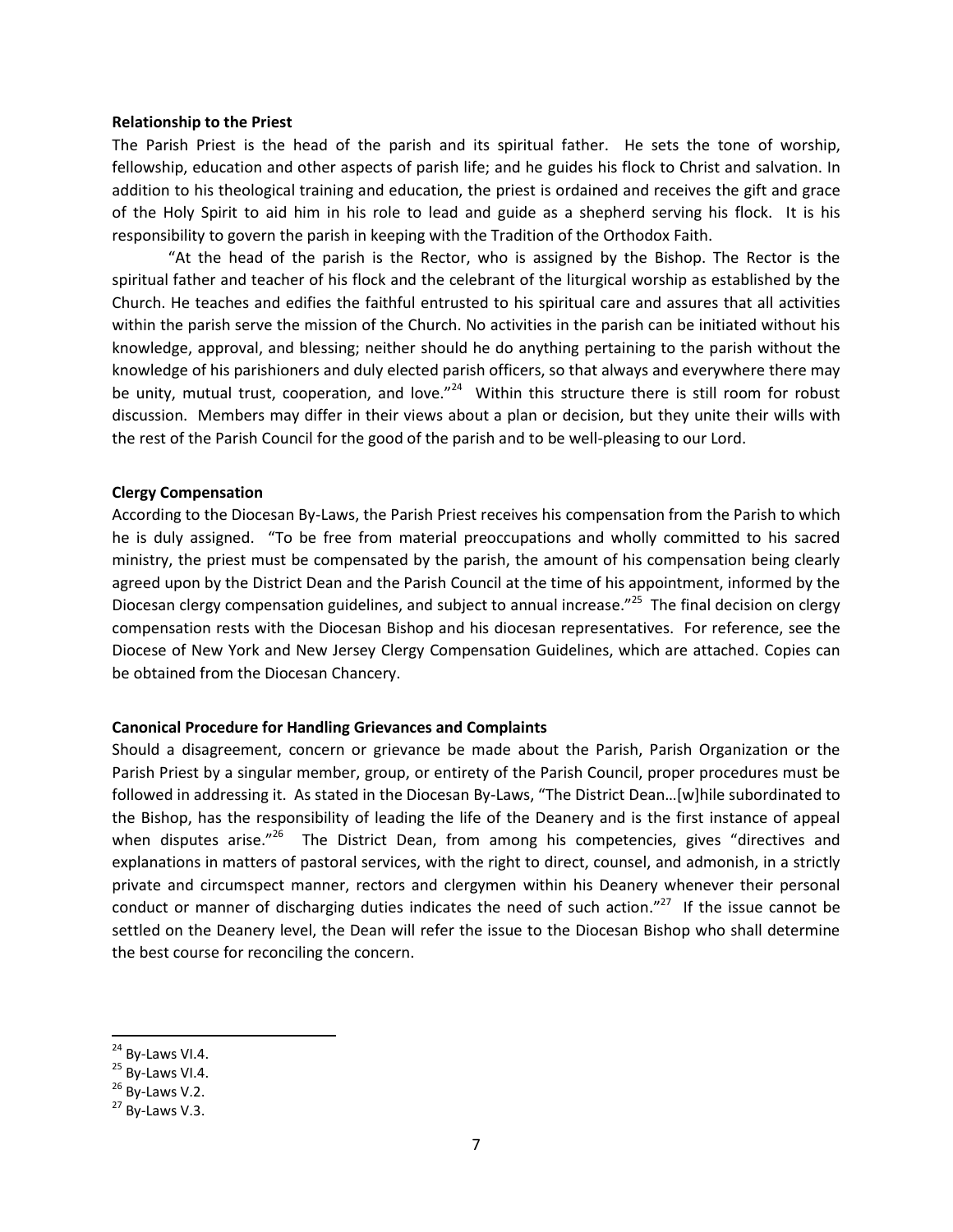#### **Diocesan Reports**

All requests from the Diocese for reports or information must be responded to in a timely manner. These include, but are not limited to, the annual census, the annual financial report, the minutes of the Annual Parish Meeting, minutes of the Parish Council Meeting, and the written Annual Parish Compliance Report which is required by the PSPs. The financial report of the previous year, as well as the budget for the coming year, are submitted to the Diocesan Bishop in a timely manner after the Annual Parish Meeting. For information how to properly prepare the financial report or any other report, please consult the Diocesan Treasurer or Chancery for guidance.

#### **Oath of Office**

To serve on the Parish Council requires election by the voting membership of the Parish (or by such other means as is established in the Parish By-Laws), the endorsement of the Parish Priest and a blessing from the Diocesan Bishop. "All officers and members of the Parish Council shall, after their election at the parish meeting and approval by the Bishop, be duly installed by the Rector, making a solemn commitment to uphold their office for the wellbeing of the Church."<sup>28</sup> According to the accepted practice of the Diocese, the Oath of Office is as follows:

*I, (NAME), having been elected a member of the Parish Council of the parish of [parish name], in the town of [town name] of the Diocese of New York and New Jersey of the Orthodox Church in America, hereby solemnly promise to the Almighty God before His Holy Gospel and the Life-Giving Cross: I will zealously, honestly, voluntarily, with diligence, and the fear of God, fulfill the duties of my office, according to the requirements of the Sacred Canons of our Holy Orthodox Church, the Statute of the Orthodox Church in America, the By-Laws of the Diocese of New York and New Jersey, and the By-Laws of our Parish. I will uphold not my personal interests, but the glory of God, the welfare of the Holy Church, and the salvation of my soul, remembering that for all this I will have to give an answer before my Lord and God at His last and fearful Judgment. I promise that I will look after the cleanliness of the Temple and uphold the pursuit of peace, tranquility, and brotherly Christian love among the parishioners of our Church. In witness of this my oath and solemn promise, I kiss the words of the Holy Gospel and the Life-Giving Cross of my Savior and Lord Jesus Christ. Amen.*

 $\overline{\phantom{a}}$ 

<sup>&</sup>lt;sup>28</sup> By-Laws VI.8.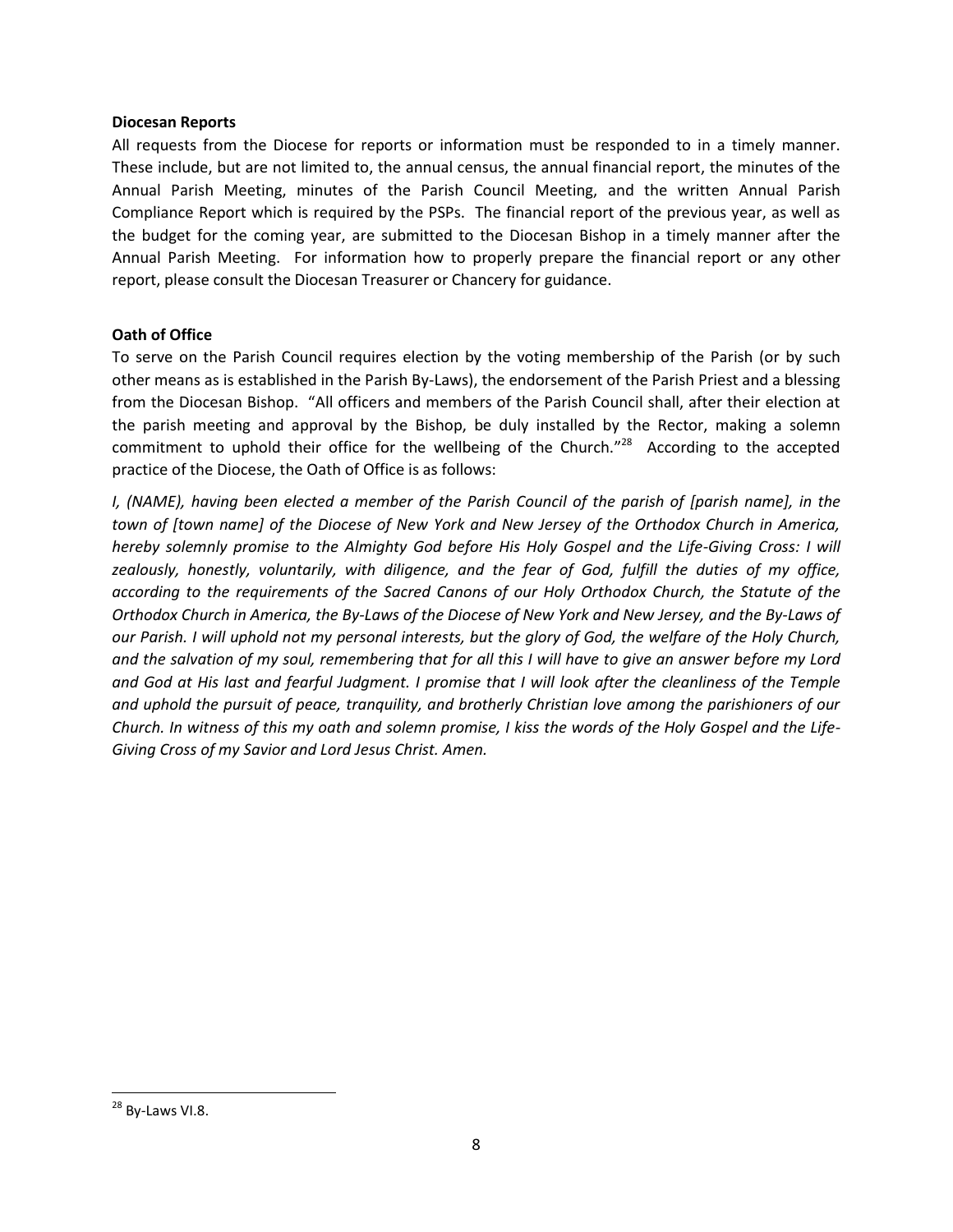## **DIOCESE OF NEW YORK AND NEW JERSEY PARISH PRIEST COMPENSATION GUIDELINES**

*For the Scripture says, "You shall not muzzle the ox while it is threshing," and "The laborer is worthy of his wages." 1 Timothy 5:18*

## **Definition:**

Any non-retired Priest who is assigned by the Diocesan Bishop to serve a Diocesan Parish as its Rector, Acting Rector, or Priest-in-charge is considered a Parish Priest, and will be referred to as such hereafter in this document.

## **Vision:**

"To be free from material preoccupations and wholly committed to his sacred ministry, the Parish Priest must be compensated by the Parish, the amount of his compensation being clearly agreed upon by the District Dean and the Parish Council at the time of his appointment, subject to annual increase based on Diocesan Clergy Compensation Guidelines and budgetary capacity, with report being made to the District Dean, and upon approval of the Diocesan Bishop." *(By-laws of the Diocese of New York and New Jersey, Article VI, Section 4)*

## **Purpose of the guidelines:**

- To provide the *minimum* compensation levels for Parish Priests in the Diocese of New York and New Jersey,
- To recognize and affirm the truth that all Priests (and their families) make great sacrifices financial and otherwise – to answer God's call to the Priestly ministry, and,
- To recognize the dignity of the Priestly office to which a man and his family have been called, for which he has been trained and educated, to which he has been ordained, and which he strives to fulfill in a manner that is well- pleasing to God.

## **Implementation of the guidelines:**

- In accordance with the Diocesan By-laws, prior to a Parish Priest being assigned to a Parish, the Parish and the District Dean will agree on his compensation package according to these guidelines. The compensation package will then require the blessing of the Diocesan Bishop before the assignment process is completed.
- Each Diocesan Parish is expected to meet the minimum level of compensation established in this document. Every Parish will strive to *exceed* the minimum level and attain compensation levels that are in line with the Median Family Income in the county in which the Parish is located.
- If a Parish has a compensation plan that exceeds the suggested compensation outlined here, it shall continue with that plan.
- If a Parish concludes that it is unable to meet the minimum level of compensation, its Parish Council officer(s) should fill out a Parish Priest Compensation Relief form (Appendix A) and submit the form to the District Dean. The District Dean will then forward the information to the Diocesan Bishop, who will review the matter and issue a timely response.
- *No reductions* of Parish Priest Compensation may occur without the knowledge and blessing of the Diocesan Bishop. This includes reductions in cash salary or in any other benefits that are part of a Parish's existing Parish Priest Compensation Package.
- Annually, Parishes will be required to fill out and submit to the Diocesan offices a Parish Priest Compensation Worksheet (Appendix B). The completed document will be due at the time that the Parish Census information is to be submitted.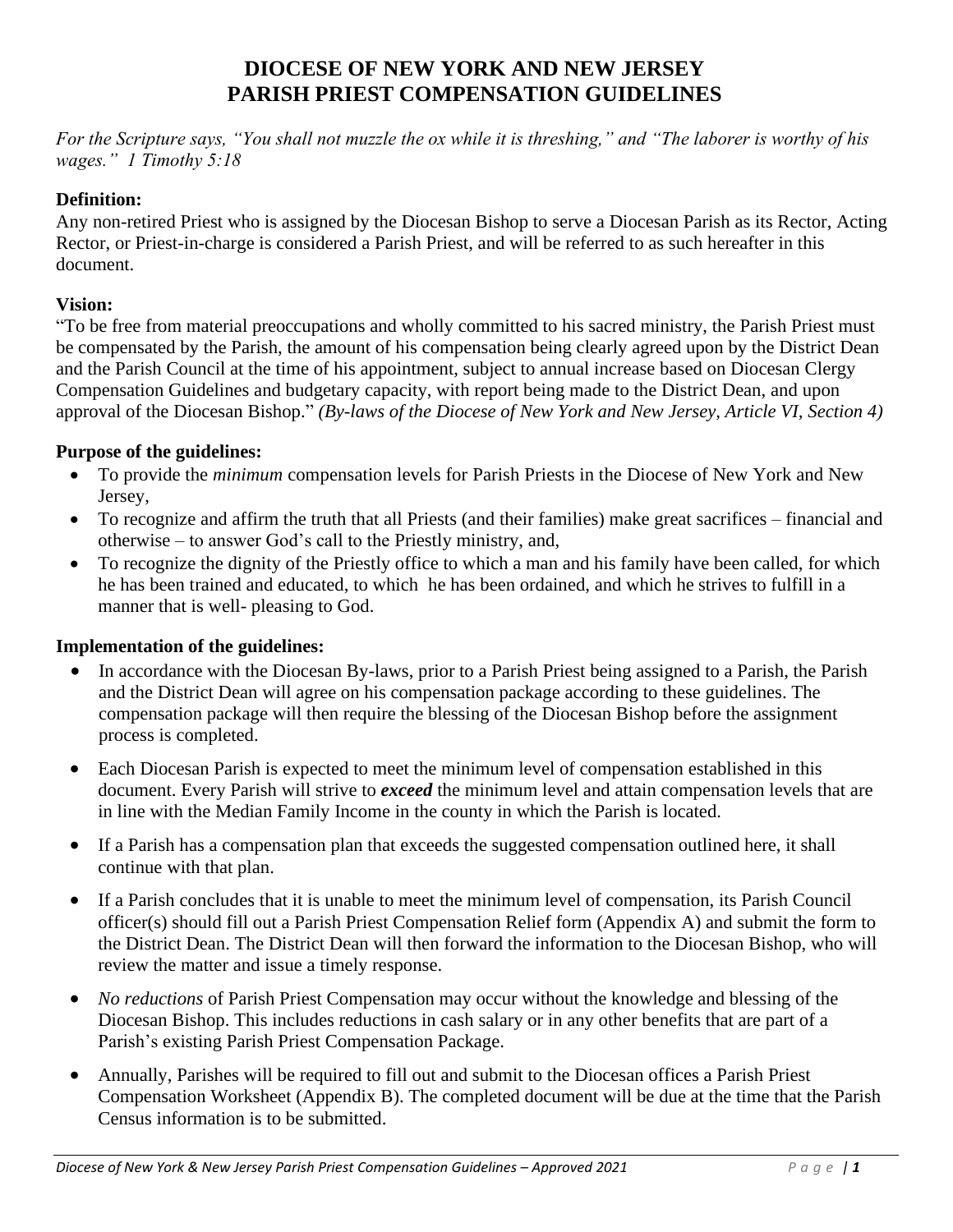## **The categories of Compensation include:**

- 1. Cash Salary and Housing
- 2. Pension
- 3. Self-employment (SECA) Tax Allowance
- 4. Health Insurance
- 5. Life Insurance
- 6. Other

## **1. Cash Salary & Housing**

The chart in Appendix C indicates levels of compensation considered to be the minimum acceptable levels for Diocesan Parishes. The chart contains various combinations of scenarios including variables related to housing and health insurance. Also indicated are triennial increases of compensation according to the Parish Priest's years of Priestly service. Not included in the chart are cost-of-living increases. At the beginning of the calendar year, the cost-of-living adjustment multiplier for that year should be applied to the current year's Cash Salary, the result being the new base salary for the Parish Priest.

If the Parish provides housing, it will also provide repair and utility costs associated with the home (including but not limited to rectory phone, internet, gas, electric, water & sewer).

If the Parish does not provide housing, it will provide a housing allowance that is based on the fair rental value of comparable homes in the vicinity and includes an estimate of costs normally associated with maintaining a home. The recommended allowance is \$24,000 or the fair rental value of comparable homes in the vicinity, whichever is greater.

## **2. Pension**

On behalf of the Parish Priest, the Parish will contribute into the OCA Pension Fund according to the Orthodox Church in America's current pension guidelines. The Parish Priest shall contribute a percentage of his total pensionable compensation according to the Orthodox Church in America's current pension guidelines.

## **3. Self-employment (SECA) Tax Allowance**

It is reasonable and customary for the Parish to share in half of the Parish Priest's self-employment tax responsibility (generally, 15.3% of Cash Salary and Housing Value or Allowance).

## **4. Health Insurance**

The Parish will cover 100% of the cost of a health insurance plan for the Parish Priest, his wife, and his dependent (per IRS definition) children.

If the Parish Priest's family is covered through the Parish Priest's wife's health insurance plan, the Parish should provide an annual health insurance allowance to cover co-pays and other health-related expenses.

## **5. Life Insurance**

The Parish will provide and pay the premium, in full, for a \$100,000 Term Life Insurance policy. The premium will vary depending on the term of the policy and the age of the Priest at the time the policy is purchased.

## **6. Other**

- Vacations In accordance with OCA standards, a Parish Priest is paid his normal salary during vacation time. Vacation is calculated according to years of Priestly service:
	- a. 15 days (2 Sundays) for 5 years or less of Priestly service,
	- b. 21 days (3 Sundays) for 6 to 10 years of Priestly service,
	- c. 28 days (4 Sundays) for 11 to 19 years of Priestly service,
	- d. 35 days (5 Sundays) for 20+ years of Priestly service.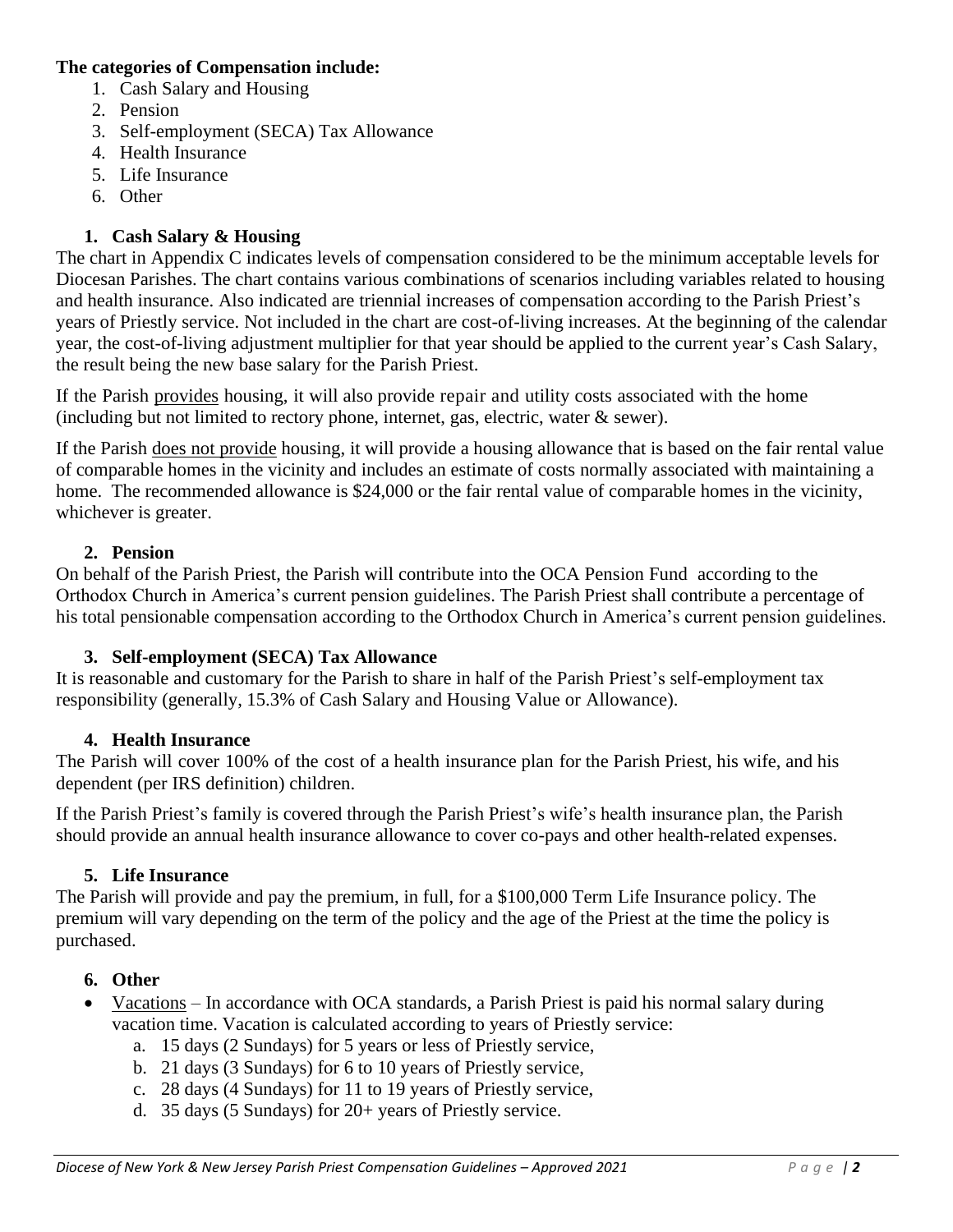The Parish is responsible for compensating a substitute Priest at the rate of pay established by the Diocese.

• Ministry Expenses – Parishes shall reimburse the Parish Priest for Parish-related, out-of-pocket expenses such as (but not limited to): travel mileage (at the per-mile rate established by the IRS), meals, telephone and lodging. The Parish Priest is responsible for providing receipts for all such expenses.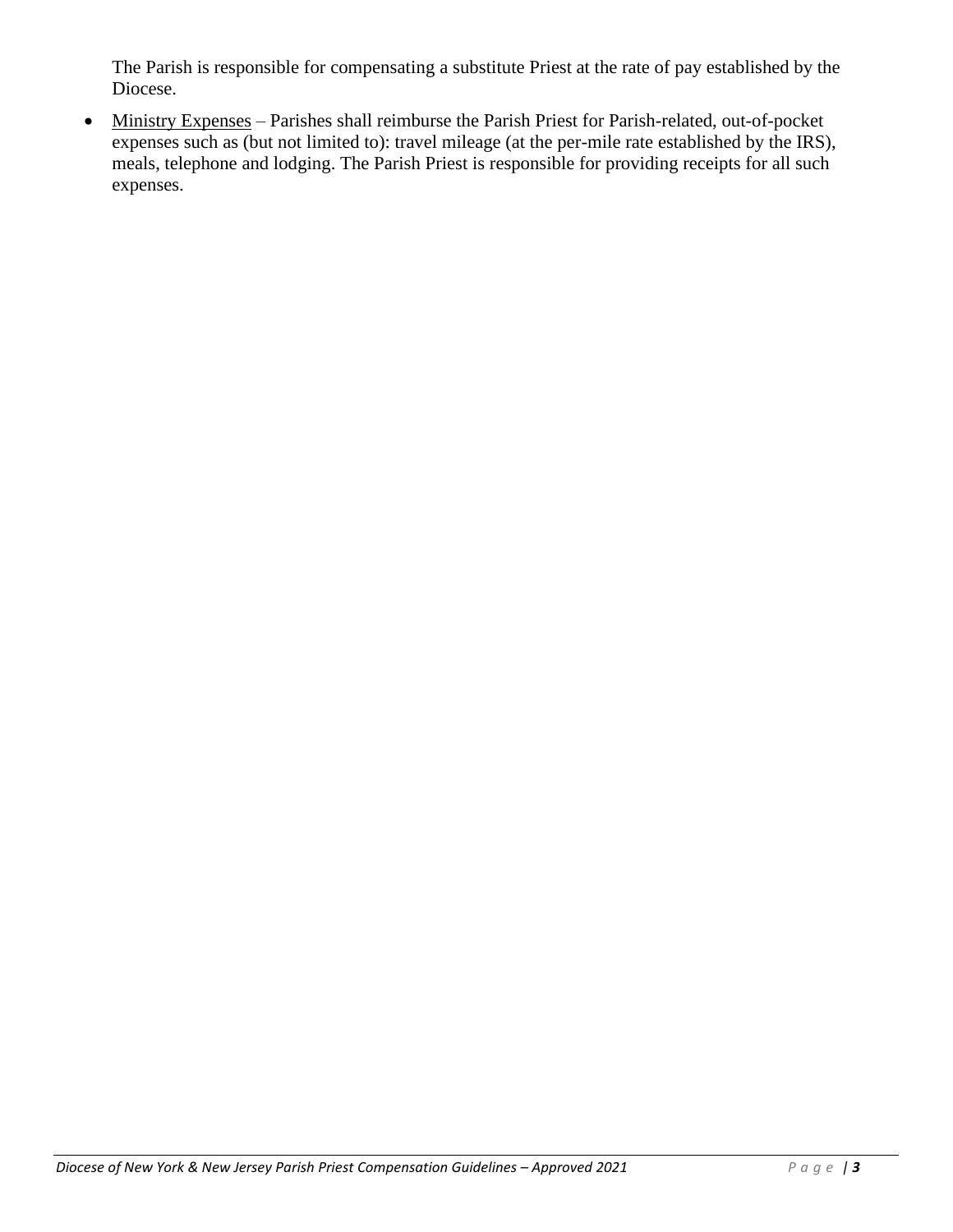## **Appendix A: Parish Priest Compensation Relief Form DIOCESE OF NEW YORK AND NEW JERSEY**

*This form is to be filled out when a Parish desires to compensate its Priest below the minimum levels set by the Diocese.*

### **In order for this request to be processed, the Parish shall provide to the Diocesan offices:**

- 1. A completed Parish Priest Compensation Worksheet using currently budgeted compensation numbers,
- 2. Parish Financial Statements for the past 3 full years,
- 3. Parish Census information for the past 3 full years,
- 4. The total dollar amount of compensation the Parish desires to provide: \$

\_\_\_\_\_\_\_\_\_\_\_\_\_\_\_\_\_\_\_\_\_\_\_\_\_\_\_\_\_\_\_\_\_\_\_\_\_\_\_\_\_\_\_\_\_\_\_\_\_\_\_\_\_\_\_\_\_\_\_\_\_\_\_\_\_\_\_\_\_\_\_\_\_\_\_\_\_\_\_\_\_\_\_

\_\_\_\_\_\_\_\_\_\_\_\_\_\_\_\_\_\_\_\_\_\_\_\_\_\_\_\_\_\_\_\_\_\_\_\_\_\_\_\_\_\_\_\_\_\_\_\_\_\_\_\_\_\_\_\_\_\_\_\_\_\_\_\_\_\_\_\_\_\_\_\_\_\_\_\_\_\_\_\_\_\_\_

\_\_\_\_\_\_\_\_\_\_\_\_\_\_\_\_\_\_\_\_\_\_\_\_\_\_\_\_\_\_\_\_\_\_\_\_\_\_\_\_\_\_\_\_\_\_\_\_\_\_\_\_\_\_\_\_\_\_\_\_\_\_\_\_\_\_\_\_\_\_\_\_\_\_\_\_\_\_\_\_\_\_\_

\_\_\_\_\_\_\_\_\_\_\_\_\_\_\_\_\_\_\_\_\_\_\_\_\_\_\_\_\_\_\_\_\_\_\_\_\_\_\_\_\_\_\_\_\_\_\_\_\_\_\_\_\_\_\_\_\_\_\_\_\_\_\_\_\_\_\_\_\_\_\_\_\_\_\_\_\_\_\_\_\_\_\_

\_\_\_\_\_\_\_\_\_\_\_\_\_\_\_\_\_\_\_\_\_\_\_\_\_\_\_\_\_\_\_\_\_\_\_\_\_\_\_\_\_\_\_\_\_\_\_\_\_\_\_\_\_\_\_\_\_\_\_\_\_\_\_\_\_\_\_\_\_\_\_\_\_\_\_\_\_\_\_\_\_\_\_

\_\_\_\_\_\_\_\_\_\_\_\_\_\_\_\_\_\_\_\_\_\_\_\_\_\_\_\_\_\_\_\_\_\_\_\_\_\_\_\_\_\_\_\_\_\_\_\_\_\_\_\_\_\_\_\_\_\_\_\_\_\_\_\_\_\_\_\_\_\_\_\_\_\_\_\_\_\_\_\_\_\_\_

\_\_\_\_\_\_\_\_\_\_\_\_\_\_\_\_\_\_\_\_\_\_\_\_\_\_\_\_\_\_\_\_\_\_\_\_\_\_\_\_\_\_\_\_\_\_\_\_\_\_\_\_\_\_\_\_\_\_\_\_\_\_\_\_\_\_\_\_\_\_\_\_\_\_\_\_\_\_\_\_\_\_\_

5. The reason(s) for the Parish's request for relief from the Diocese's minimum compensation levels:

| Parish City/Town: | State:                  |
|-------------------|-------------------------|
| Parish Priest:    |                         |
| Form Preparer:    | Date Prepared: $\angle$ |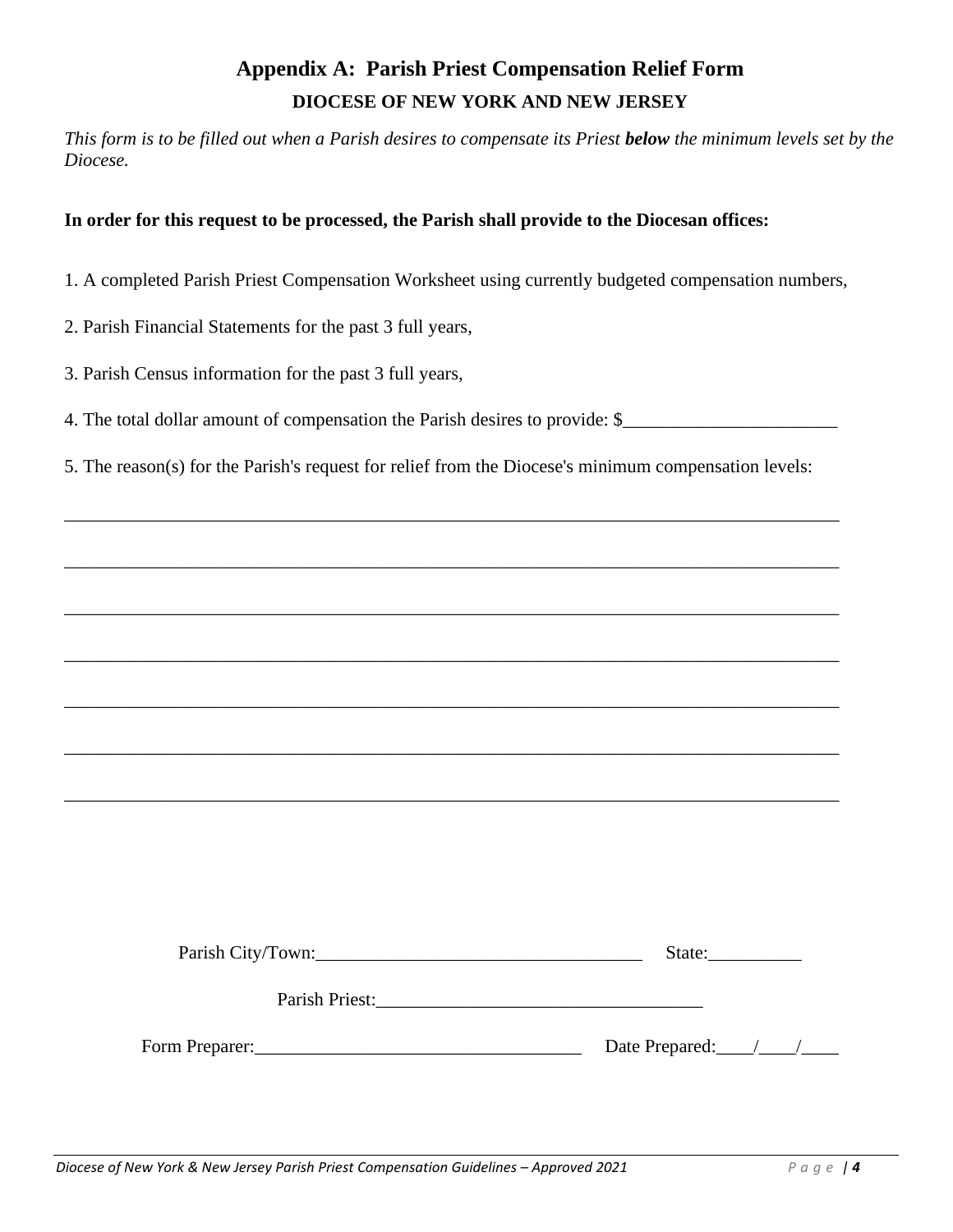## **Appendix B: Parish Priest Compensation Worksheet for 20\_\_\_\_ DIOCESE OF NEW YORK AND NEW JERSEY**

*This form is to be filled out annually and submitted to the Diocesan offices along with Parish Census information. The most current actual or budgeted numbers are to be used.*

| <b>Salary &amp; Housing</b>                         |         |                                                 |        |  |
|-----------------------------------------------------|---------|-------------------------------------------------|--------|--|
| <b>Cash Salary</b>                                  | \$      |                                                 |        |  |
| Housing (Allowance or Fair Rental Value including   |         |                                                 |        |  |
| <i>utilities</i> )                                  | \$      |                                                 |        |  |
| <b>Total Salary &amp; Housing</b>                   |         |                                                 | \$     |  |
| <b>Pension &amp; Other Benefits</b>                 |         |                                                 |        |  |
| Self-Employment Tax Allowance (Salary &             |         |                                                 |        |  |
| Housing $x$ 0.0765)                                 | $\sqrt$ |                                                 |        |  |
| Pension (Salary & Housing + Self-Employment Tax     |         |                                                 |        |  |
| Allowance $x$ 0.10)                                 | \$      |                                                 |        |  |
| Health Insurance (Actual or Budgeted Cost or        |         |                                                 |        |  |
| Allowance)                                          |         |                                                 |        |  |
| Life Insurance                                      |         |                                                 |        |  |
| Mileage & Reimbursables                             |         |                                                 |        |  |
| <b>Continuing Education</b>                         |         |                                                 |        |  |
| Other                                               |         | $\overline{\text{S}}$                           |        |  |
|                                                     |         |                                                 |        |  |
| <b>Total Pension &amp; Other Benefits</b>           |         |                                                 | \$     |  |
| <b>Total Compensation Package</b> (Salary & Housing |         |                                                 |        |  |
| + Pension & Other Benefits)                         |         |                                                 | \$     |  |
| <b>Total Compensation Cash Expenditure</b> (If      |         |                                                 |        |  |
| Rectory is provided, deduct Housing Value)          |         |                                                 |        |  |
|                                                     |         |                                                 |        |  |
| Parish Name: 1988                                   |         |                                                 |        |  |
| Parish City/Town:                                   |         |                                                 | State: |  |
|                                                     |         |                                                 |        |  |
|                                                     |         |                                                 |        |  |
|                                                     |         | Date Prepared: $\frac{1}{\sqrt{1-\frac{1}{2}}}$ |        |  |